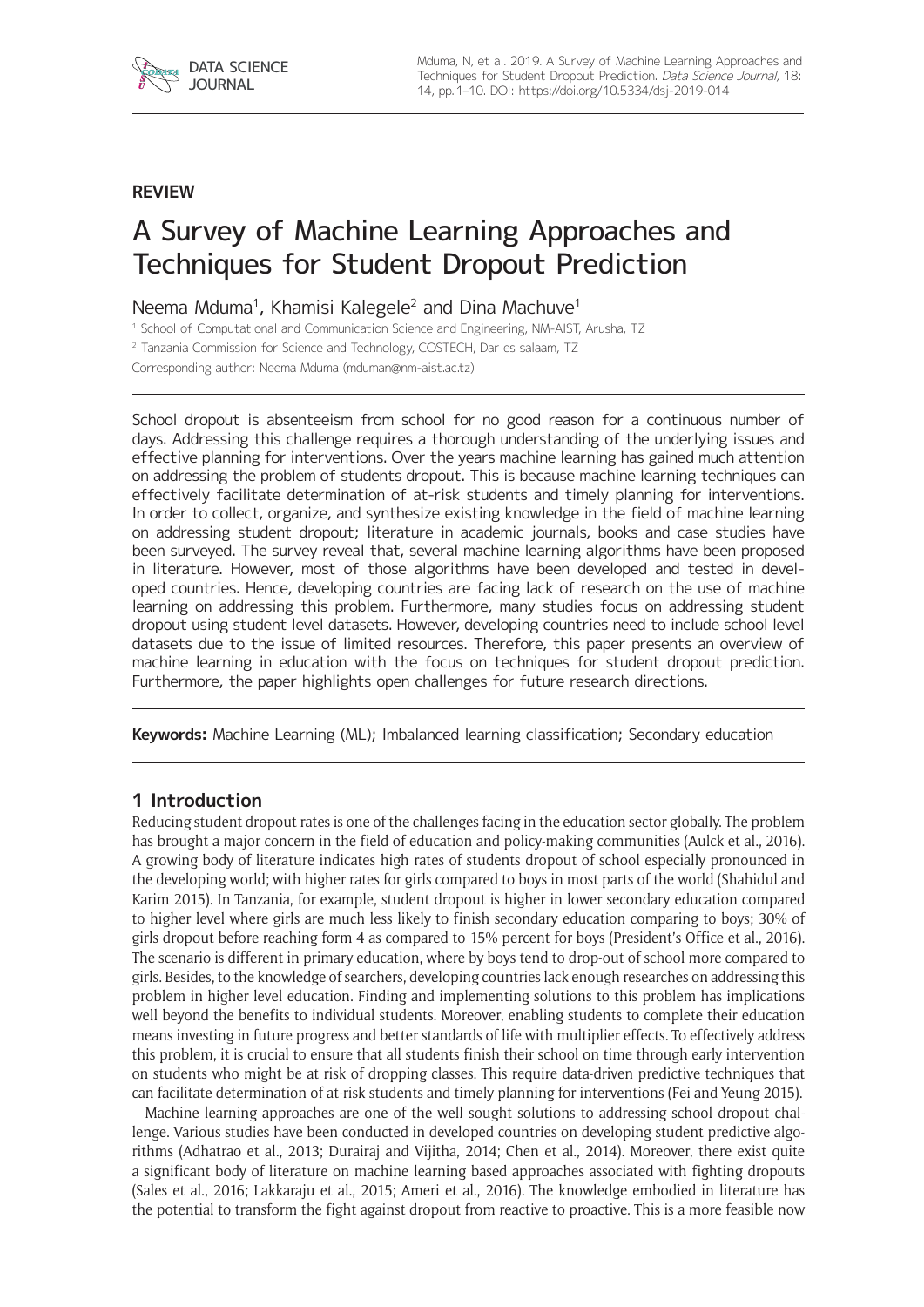than ever because the Information and Communication Technologies (ICTs) have already transformed the way data has been collected and managed, which is a key ingredient to any intelligent harnessing of useful patterns of recorded events. Despite several efforts done by previous researchers, there are still challenges which need to be addressed. Most of the widely used datasets are generated from developed countries. However, developing countries are facing several challenges on generating public datasets to be used on addressing this problem. Cost and time consuming are factors that led data collection process to be very difficult. The study conducted by Mgala (2016) used the primary education data collected in Kenya, although the dataset is not publicly available. Besides that, Uwezo data on learning<sup>1</sup> is the publicly available dataset which was collected countrywide for primary schools in Tanzania. The dataset focused on individual household data, including education.

In developing countries, prospects of dropout-free education system are still slim considering the scale of socio economic challenges, which are deemed central to the retention of students in schools. Increasingly, communities of practitioners and researchers are looking at machine learning approaches as a likely solution for achieving dropout-free schools. Student dropout has been a serious problem that adversely affects the development of the education sector, this is due to a complex interplay of socio-cultural, economic and structural factors (Mosha, 2014). Schooling, according to the human capital theory, is an investment that generates higher future income for individuals (Patron, 2014). Many developing countries are experiencing high dropout rate of secondary school students as a big challenge which has been considered as a problem for the individual and society (Halland et al., 2015). However, less attention is paid to improve quality of education to people belongs to any class. In this regard, a UNESCO (2011) report points out, that about one thirty million children in the developing world denied their right to education through dropping out (Latif et al., 2015).

In responding to this problem of dropping out and other challenges facing secondary schools, Tanzania as one among developing countries introduced an Education Training Policy (ETP) and Education Sector Development Plan (ESDP) (TAMISEMI, 2004). These were established to focus on access, quality improvement, capacity development and direct funding to secondary schools. The combined effort was expected to improve the overall status of secondary education, but still the problem is far from over.

Therefore, in this article a survey of how machine learning techniques have been used in the fight against dropouts is presented. The purpose of conducted survey is to provide a stepping-stone for students, researchers and developers who aspire to apply the techniques. Key intervention points that were identified during our preliminary survey guided the herein presented survey. The intervention points included issues related to algorithms for predicting dropouts.

# **2 Method of study**

This paper surveys the literature in academic journals, books, and case studies. The objective is to collect, organize, and synthesize existing knowledge relating to machine learning approaches on student dropout prediction. The surveyed papers focused on several works which have been done on machine learning in education such as student dropout prediction, student academic performance prediction, student final result prediction etc. The findings of these studies are very useful on understanding the problem and improving measures to address solution. We searched several databases such as ResearchGate, Elsevier, Association for Computing Machinery (ACM), Science Direct, Springer Link, IEEE Xplore, and other computer science journals. In searching sentences and keywords we used predicting student dropout, predicting student dropout using machine learning techniques, application of machine learning in education and student dropout prediction using machine learning techniques. We examined each article's reference list to identify any potentially relevant research or journal title. The publication periods taken into consideration is 2013 to 2017. On types of text searched we use PDF, Documents and Full length paper with abstract and keywords. Furthermore, in search items we used journal articles, conferences paper, workshop papers, topics related blogs, expert lectures or talks and other topic related communities such as educational machine learning community. A substantial subset of the culled articles contributed to warrant inclusion in this study.

## **3 Machine learning in education**

Over the past two decades, there has been significant advances in the field of machine learning. This field emerged as the method of choice for developing practical software for computer vision, speech recognition, natural language processing, robot control, and other applications (Jordan and Mitchell 2015). There are several areas where machine learning can positively impact education. The study conducted by Center

<sup>1</sup> [http://www.twaweza.org/go/uwezo-datasets.](http://www.twaweza.org/go/uwezo-datasets)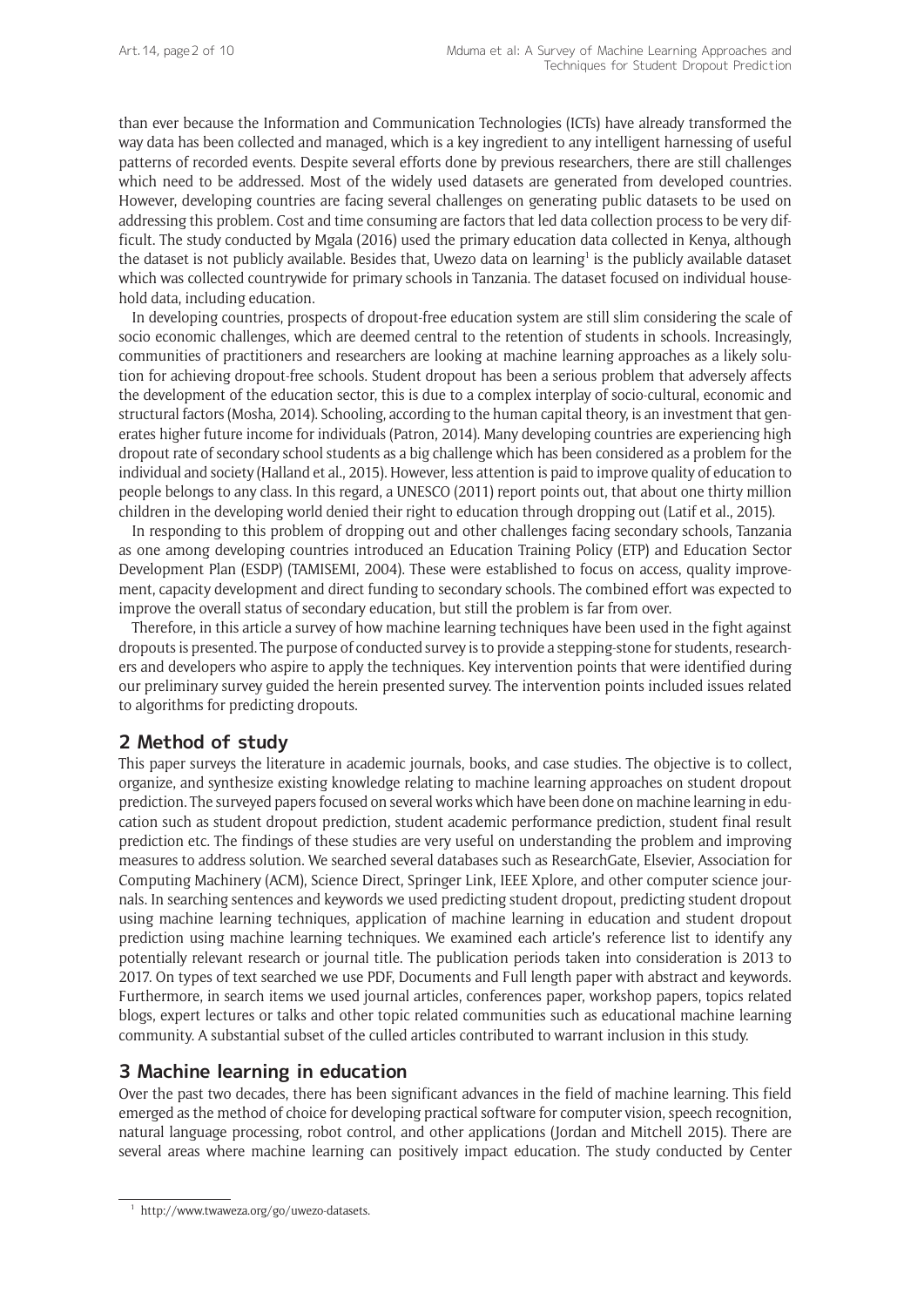for Digital Technology and Management (2015), reported on the growth of the use of machine learning in education, this is due to the rise in the amount of education data available through digitization. Various schools have started to create personalized learning experiences through the use of technology in classrooms. Furthermore, Massive open on-line courses (MOOCs) have attracted millions of learners and present an opportunity to apply and develop machine learning methods towards improving student learning outcomes and leveraging the data collected (Lee 2017).

Owing to the advancement of the amount of data collected, machine learning techniques have been applied to improve educational quality including areas related to learning and content analytics (Lan et al., 2014; Waters et al., 2014), knowledge tracing (Yudelson et al., 2013), learning material enhancement (Rakesh et al., 2014) and early warning systems (Beck and Davidson 2016; Brundage, 2014; US Department of Education, 2016). The use of these techniques for educational purpose is a promising field aimed at developing methods of exploring data from computational educational settings and discovering meaningful patterns (Nunn et al., 2016).

One of the first applications of machine learning in education had been helping quizzes and tests move from multiple choice to fill in the blank answers.<sup>2</sup> The evaluation of students' free form answers was based on Natural Language Processing (NLP) and machine learning. Various studies on efficacy of automated scoring show better results than human graders in some cases. Furthermore, automated scoring provides more immediate scoring than a human, which helps for use in formative assessment.

A few years ago, prediction has been observed as an application of machine learning in education.<sup>3</sup> A research conducted by Kotsiantis (2012), presented a novel case study describing the emerging field of educational machine learning. In this study, students' key demographic characteristic data and grading data were explored as the data set for a machine learning regression method that was used to predict a student's future performance. In a similar vein, several projects were conducted including a project that aims to develop a prediction model that can be used by educators, schools, and policy makers to predict the risk of a student to drop out of school.<sup>4</sup> Springboarding from these examples, IBM's Chalapathy Neti shared IBM's vision of Smart Classrooms using cloud-based learning systems that can help teachers identify students who are most at risk of dropping out, and observe why they are struggling, as well as provide insight into the interventions needed to overcome their learning challenges.<sup>5</sup>

Certainly, machine learning application in education still face several challenges that need to be addressed. There is lack of available open-access datasets especially in developing countries; more data-sets need to be developed, however cost must be acquired. Apart from that, several researchers ignore the fact that evaluation procedures and metrics should be relevant to school administrators. According to Lakkaraju et al. (2015), the evaluation process should be designed to cater the needs of educators rather than only focused on common used machine learning metrics. In addition to that; the same study reveals that, many studies focused only on providing early prediction. While, a more robust and comprehensive early warning systems should be capable of identifying students at risk in future cohorts, rank students according to their probability of dropping and identifying students who are at risk even before they drop. Therefore, developing countries need to focus on facilitating a more robust and comprehensive early warning systems for students' dropout. Also, there is need to focus on school level datasets rather than only focusing on student level datasets; this is due to the fact that school districts often have limited resources for assisting students and the availability of these resources varies with time. Therefore, identifying at risk schools will help the authorities to plan for resource allocation before the risk.

Furthermore, in the context of education data imbalance is very common classification problem in the field of student retention, mainly because the number of registered students is large compared to the number of dropout students (Thammasiri et al., 2014). According to Gao (2015), the imbalanced ratio is about at least 1:10. Besides, the minority class usually represents the most important concept to be learned, it is difficult to identify it due to exceptional and significant cases (López et al., 2013). Since accuracy as a widely used metric has less effect on minority class than majority class (Longadge et al., 2013; Lin and Chen, 2013), several researchers applied other metrics such as F-measure (Mgala and Mbogho 2015; Rovira et al., 2017; Aulck et al., 2017), Mean Absolute Error (MAE) (Ameri et al., 2016; Elbadrawy et al., 2016; Lakkaraju et al., 2015; Rovira et al., 2017), Area Under the curve (AUC) (Liang et al., 2016; Fei and Yeung, 2015; Aulck et al., 2016; Prieto et al.,

<sup>&</sup>lt;sup>2</sup> [http://www.gettingsmart.com/2017/04/next-big-thing-education/.](http://www.gettingsmart.com/2017/04/next-big-thing-education/)

<sup>3</sup> <https://www.linkedin.com/pulse/ai-classroom-machine-learning-education-michael-s-davison-iii>.

<sup>4</sup> [https://2016.hackerspace.govhack.org/content/early-dropout-prediction-higher-education-using-machine-learning-approach](https://2016.hackerspace.govhack.org/content/early-dropout-prediction-higher-education-using-machine-learning-approach-australian-case)[australian-case](https://2016.hackerspace.govhack.org/content/early-dropout-prediction-higher-education-using-machine-learning-approach-australian-case).

<sup>5</sup> [http://www.research.ibm.com/cognitive-computing/machine-learning-applications/decision-support-education.shtml.](http://www.research.ibm.com/cognitive-computing/machine-learning-applications/decision-support-education.shtml)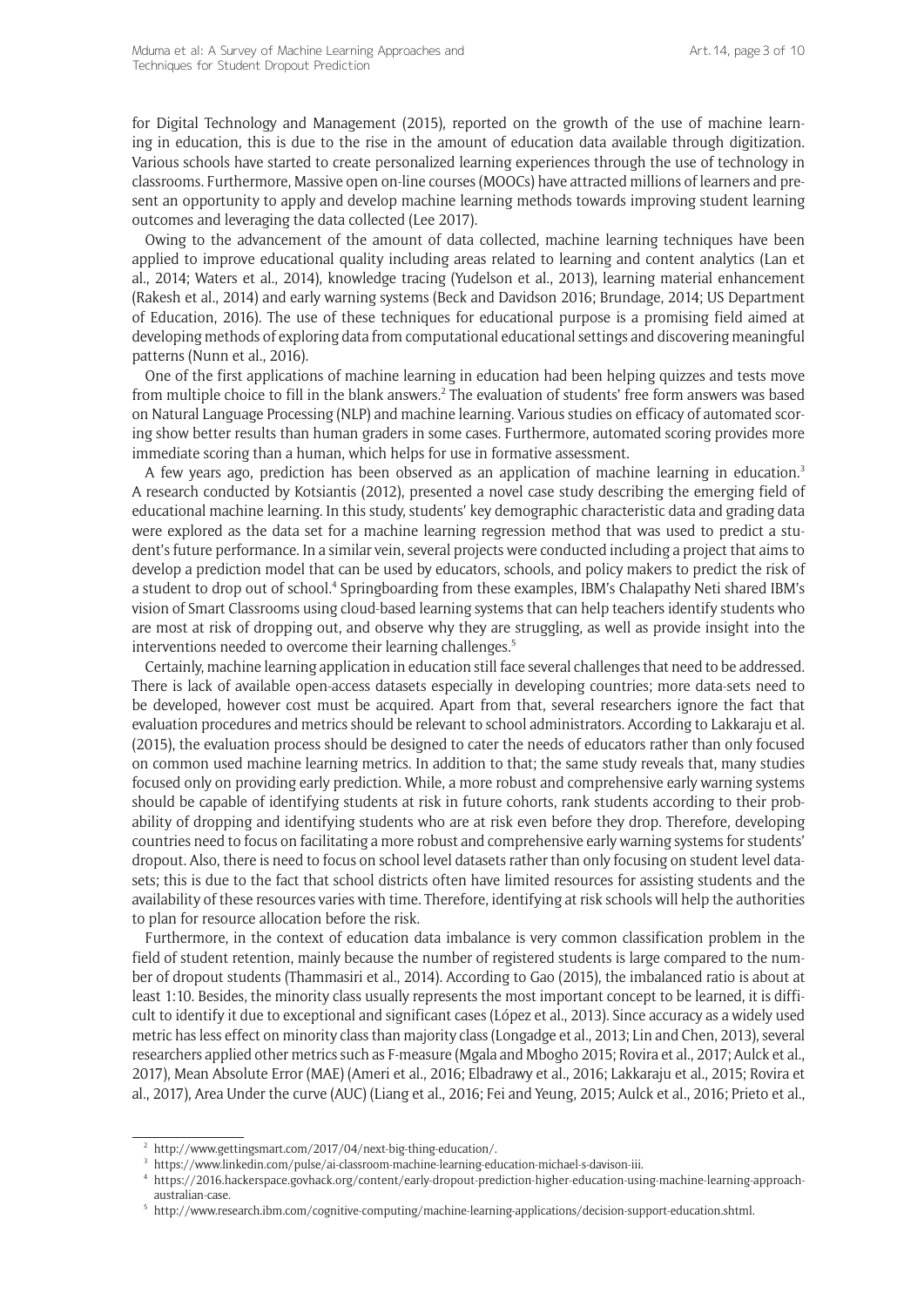2017; Mgala and Mbogho, 2015; Halland et al., 2015), mean squared error (Iam-On and Boongoen 2017; Xu et al. 2017), Root-Mean-Square Error (RMSE) (Elbadrawy et al., 2016), error residuals (Poh and Smythe 2015), and misclassification rates (Hung et al., 2017) on addressing the problem of student dropout.

The power of machine learning can step in building better data to help authorities draw out crucial insights that change outcomes. When students drop out of school instead of continuing with education, both students and communities lose out on skills, talent and innovation.<sup>6</sup> On addressing student dropout problem, several predictive models were developed in developed countries to process complex data sets that include details about enrollment, student performance, gender and socio-economic demographics, school infrastructure and teacher skills to find predictive patterns. Although on developing predictive models, developing countries need to consider other factors such as school distance which has been ignored by several researchers but matters in the developing countries' scenario. Despite the fact that, evaluation of developed predictive models tend to differ but the focus remains on supporting administrators and educators to intervene and target the most at-risk students so as to invest and prevent dropouts in order to keep young people learning.

#### **4 Machine learning techniques on addressing student dropout**

In the context of education on addressing student dropout prediction, the techniques for learning can be supervised or unsupervised.

Supervised learning is based on learning from a set of labeled examples in the training set so that it can identify unlabeled examples in the test set with the highest possible accuracy (Erik G., 2014). The paradigm of this learning is efficient and it always finds solutions to several linear and non-linear problems such as classification, plant control, forecasting, prediction, robotics and so many others (Sathya and Abraham 2013).

Several existing works have focused on supervised learning algorithms such as Naive Bayesian Algorithm, Association rules mining, ANN based algorithm, Logistic Regression, CART, C4.5, J48, (BayesNet), SimpleLogistic, JRip, RandomForest, Logistic regression analysis, ICRM2 for the classification of the educational dropout student (Kumar et al., 2017). However, under the classification techniques, Neural Network and Decision Tree are the two methods highly used by the researchers for predicting students' performance (Shahiri et al., 2015; Joseph 2014). The advantage of neural network is that, it has the ability to detect all possible interactions between predictors variables (Gray et al., 2014) and could also perform a complete detection without having any doubt even in complex nonlinear relationship between dependent and independent variables (Arsad, Pauziah Mohd Buniyamin, Norlida Manan, 2013), while decision tree had been used because of its simplicity and comprehensibility to uncover small or large data structure and predict the value (Natek and Zwilling, 2014).

Unlike supervised, unsupervised learning algorithm is used to identify hidden patterns in unlabeled input data. It refers to provide ability to learn and organize information without an error signal and be able to evaluate the potential solution. The lack of direction for the learning algorithm in unsupervised learning can sometime be advantageous, since it lets the algorithm to look back for patterns that have not been previously considered (Sathya and Abraham, 2013).

Several techniques have been proposed on addressing this problem of student dropout using different approaches such as Survival Analysis (Ameri, 2015; Ameri et al., 2016), Matrix Factorization (Iam-On and Boongoen, 2017; Hu and Rangwala, 2017; Elbadrawy et al., 2016; Iqbal et al., 2017; Babu 2015), and Deep Neural Network (Fei and Yeung 2015; Wang et al. 2017b). Other approaches such as time series clustering (Hung et al., 2017; Młynarska et al., 2016) were presented to perform clustering, which are extensively used in recommender systems (Xu et al., 2017).

Survival analysis is used to analyze data in which the time until the event is of interest (Kartal 2015). It provides various mechanisms to handle such censored data problems that arise in modeling such as longitudinal data (also referred as time-to-event data when modeling a particular event of interest is the main objective of the problem) which occurs ubiquitously in various real-world application domains (Wang et al., 2017a).

In the context of education, the use of survival analysis modeling to study student retention was developed. Ameri et al. (2016) developed a survival analysis framework with the aim of identifying at-risk students using Cox proportional hazards model (Cox) and applied time-dependent Cox (TD-Cox). This approach captures time-varying factors and leverage those information to provide more accurate prediction of student dropout, using the dataset of students enrolled at Wayne State University (WSU) starting from 2002 until

<sup>6</sup> [https://www.microsoft.com/empowering-countries/en-us/quality-education/preventing-school-dropouts-using-ml-and-analytics/.](https://www.microsoft.com/empowering-countries/en-us/quality-education/preventing-school-dropouts-using-ml-and- analytics/)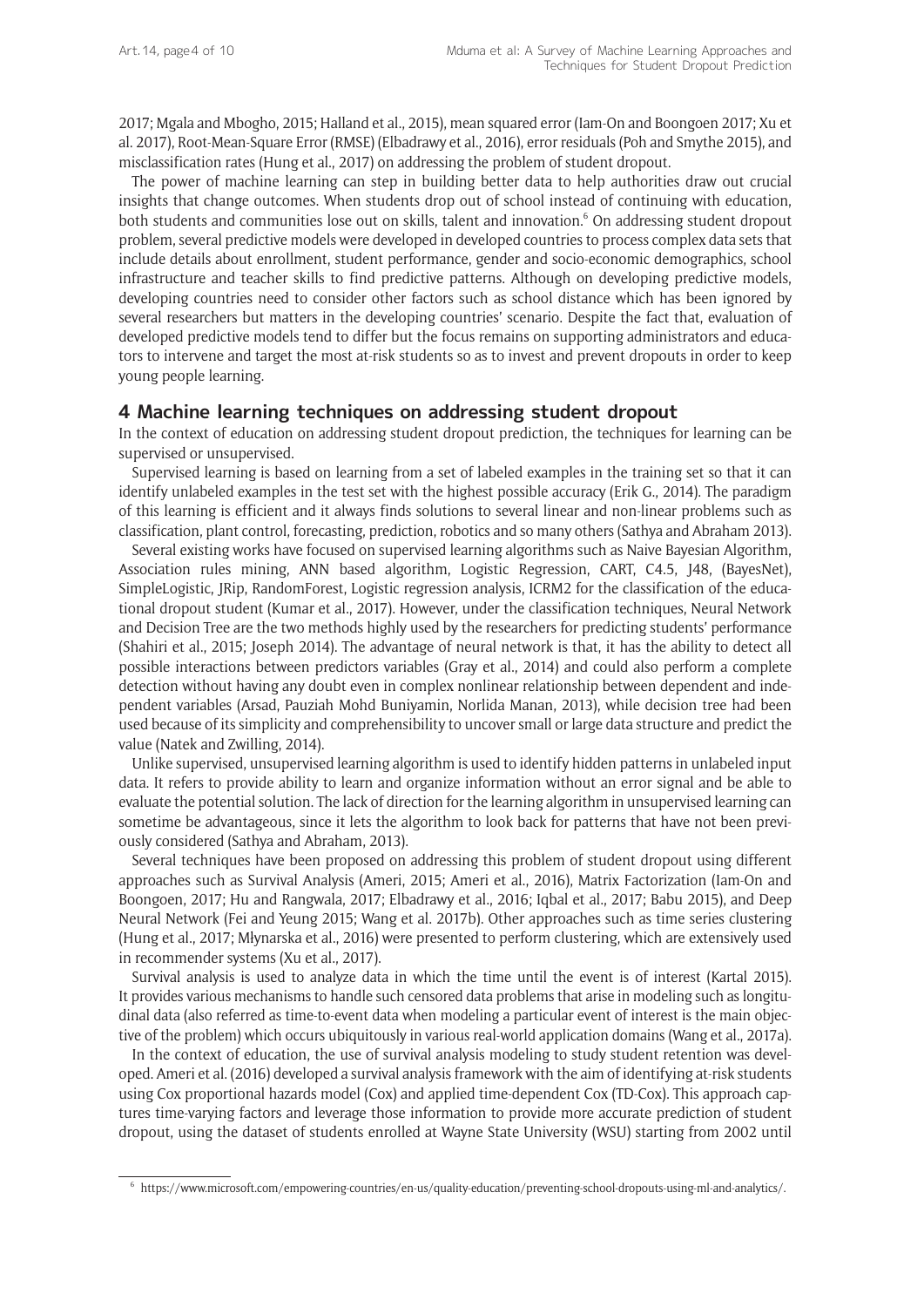2009. Certainly, subjects in survival analysis are usually followed over a specified period of time and the focus is on the time at which the event of interest occurs (Li et al., 2016). Thus, the benefit of using survival analysis over other methods is the ability to add the time component into the model and also effectively handle censored data. In spite of the success of survival analysis methods in other domains such as health care, engineering, etc., there is only a limited attempt of using these methods in student retention problem (Bani and Haji, 2017).

Matrix factorization is a clustering machine learning methods that can accommodate framework with some variations (Yang et al., 2014). The study presented by Hu and Rangwala (2017); Elbadrawy et al. (2016), described matrix factorization. In Elbadrawy et al. (2016) study, two classes of methods for building the prediction models were presented. The aim of the conducted study was to facilitate a degree planning and determine who might be at risk of failing or dropping a class. The first class builds models using linear regression approaches and the second class used matrix factorization approaches. Regression-based methods describe course-specific regression (CSpR) and personalized linear multi-regression (PLMR) while matrix factorization based methods associate standard Matrix Factorization (MF) approach. The mentioned approach was applied on the dataset generated from George Mason University (GMU) transcript data, University of Minnesota (UMN) transcript data, UMN LMS data, and Stanford University MOOC data. One limitation of the standard MF method is that, it ignores the sequence in which the students have taken the various courses. Besides, the latent representation of a course can potentially be influenced by the performance of the students in courses that were taken afterward.

Furthermore, the work present in Iam-On and Boongoen (2017) study, proposed a new data transformation model, which is built upon the summarized data matrix of link-based cluster ensembles (LCE). The aim of the conducted study was to establish the clustering approach as a practical guideline for exploring student categories and characteristics. This was accomplished using educational dataset obtained from the operational database system at Mae Fah Luang University, Chiang Rai, Thailand. Like several existing dimension reduction techniques such as Principal Component Analysis (PCA) and Kernel Principal Component Analysis (KPCA), this method aims to achieve high classification accuracy by transforming the original data to a new form. However, the common limitation of these new techniques is the demanding time complexity, such that it may not scale up well to a very large dataset. Whilst worst-Case Traversal Time (WCT-T) is not quite for a highly time-critical application, it can be an attractive candidate for those quality-led works, such as the identification of those students at risk of under achievement.

Deep neural network (DNN) is an approach based on Artificial Neural Networks (ANN) with multiple hidden layers between the input and output layers (Deng and Yu, 2014). While, Probabilistic Graphical Model (PGM) combine probability theory and graph theory to offer a compact graph-based representation of joint probability distributions exploiting conditional independences among the random variables (Pernkopf et al., 2013). Similar to shallow ANNs, DNNs can model complex non-linear relationships (Mun et al., 2017; Ramachandra and Way, 2018). Different deep learning architecture such as Recurrent Neural Network (RNN) and other probabilistic graphical model such as Hidden Markov Model (HMM) have been employed on the problem of student dropout (Fei and Yeung 2015).

The study presented by Fei and Yeung (2015), considered two temporal models which are state space models and recurrent neural networks. These approaches were applied in two MOOCs datasets, one offered on the Coursera platform, called "The Science of Gastronomy", and the other on the edX platform, called "Introduction to Java Programming". The aim of the conducted study was to identify students at risk of dropping out. State space models describe two variants of Input Output Hidden Markov Model (IOHMM) with continuous state space while, recurrent neural networks describe vanilla RNN and RNN with Long Short Term Memory (LSTM) cells as hidden units. IOHMM was proposed by for learning problems involving sequentially structured data. As it was originated from HMM, it learned to map input sequences to output sequences. Moreover, unlike the standard discrete-state HMM, the state space in described IOHMM formulation is continuous so the state space can bear more representation power compared with enumerating discrete states. Furthermore, Vanilla Recurrent Neural Network (Vanilla RNN), unlike feed forward neural networks such as the Multi Layer Perceptron (MLP), allows the network connections to form cycles.

The limitation of the conducted study was vanishing gradient problem. While an important property of RNNs is their ability to use contextual information in learning the mapping between the input and output sequences. A subtlety is that, for basic RNN models, the range of temporality that can be accessed in practice is usually quite limited so that the dynamic states of RNNs are considered as short term memory. This is because of the influence of a given input on the hidden layer. Therefore, on the network output it will either decays or blows up exponentially so as to cycles around the recurrent connections. To handle short-term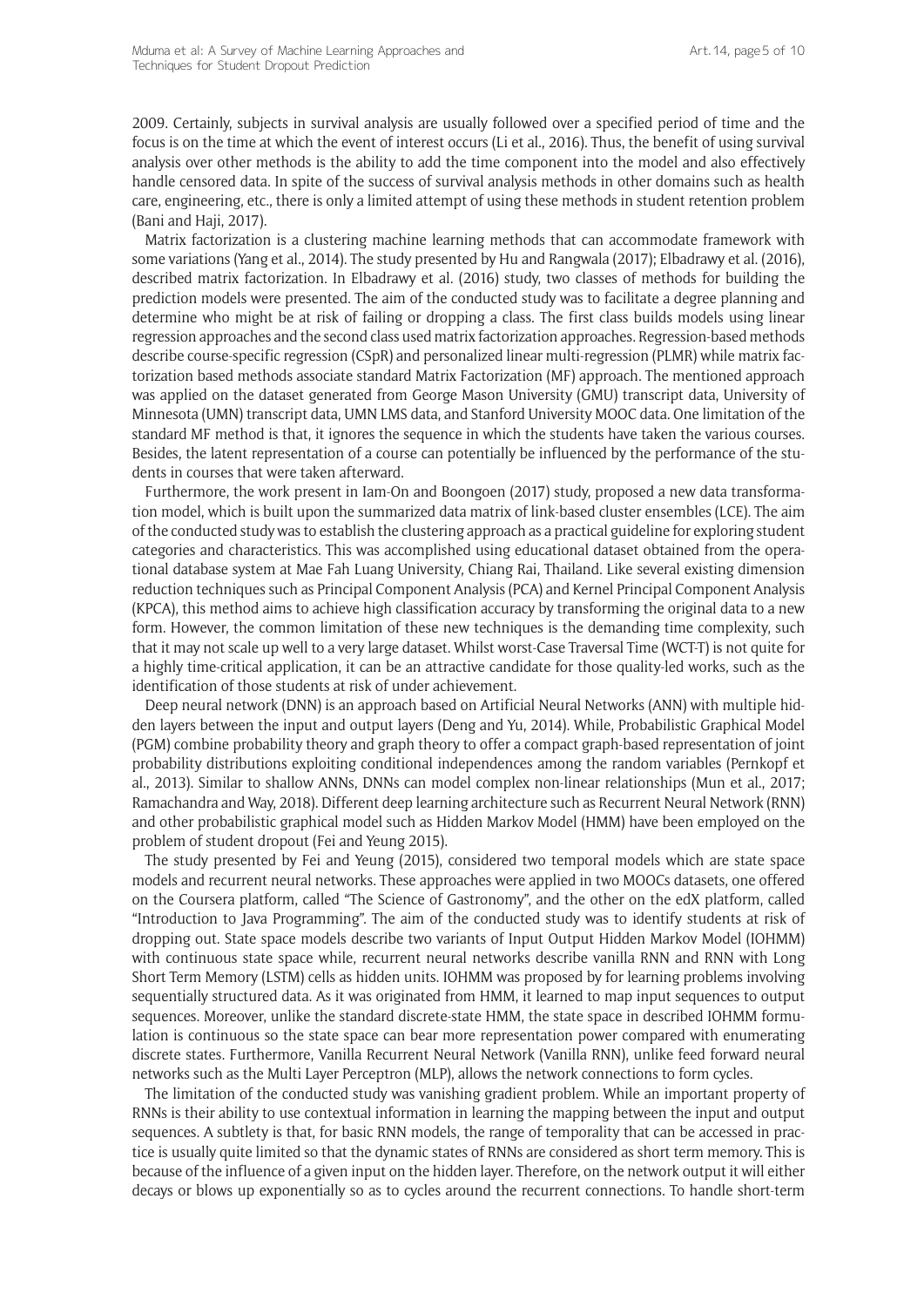memory of RNNs last for longer so as to tackle the vanishing gradient problem, Long Short-Term Memory RNN (LSTM Network) was introduced.

On addressing the problem of student dropout, machine learning techniques have been applied in various platforms such as Massive Open On-line Course (MOOC) (Chen et al., 2017; Liang et al., 2016; Fei and Yeung 2015; Prieto et el., 2017) and other Learning Management System (LMS) such as Moodle (Elbadrawy et al., 2016; Hung et al., 2017; Santana et al., 2015). These platforms generated datasets which contain information that can be categorized into academic performance, socio-economic and personal information (Lei and Li, 2015). MOOC platforms such as Coursera and edX is among popular used platforms for generating datasets to be used in student dropout prediction (Chen et al., 2017). While, Moodle as a popular Learning Management System (Santana et al., 2015), provides public datasets such as UMN LMS (Elbadrawy et al., 2016). Furthermore, on identifying at risk students for early interventions, other researchers collected data from an on-line graduate program in the United States and validation was conducted by using Fall 2014 data set (Hung et al., 2017).

#### **5 Open Challenges for Future Research**

On previous sections we have presented an overview of machine learning techniques on addressing student dropout problem and highlighting the gaps and limitations. Despite several efforts done by previous researchers, there are still some challenges which need to be addressed.

It has been observed that, most of the algorithms have been developed and tested in developed countries using existing datasets generated from developed countries. Furthermore, MOOC and Moodle are among the most used platforms which offer public datasets to be used on addressing the student dropout problem. The limitation of public datasets from developing countries (Mgala and Mbogho, 2015), brought the need to develop more datasets from different geographical location. This may include transforming registration information of students with ongoing academic progress from paper based approach into electronic storage. However, cost and time must be acquired to accommodate the process. Furthermore, to the knowledge of researchers, there are only few researches which has been conducted in developing countries. Thus, further research is needed to explore the value of machine learning algorithms in cubing dropout in the context of developing countries with inclusion of factors that applied in the scenario.

Second, most of the presented works have focused on providing early prediction only (Lakkaraju et al., 2015). Therefore, developing countries' research should focus on facilitating a more robust and comprehensive early warning systems for students dropout which can identify students at risk in future cohorts (early warning mechanism), rank students according to their probability of dropping (ranking mechanism) and identifying students who are at risk even before they drop (forecasting mechanism).

Third, most existing studies ignore the fact that dropout rate is often low in existing datasets. This is a serious problem especially in the context of student retention (Thammasiri et al., 2014), with dropout students significantly less than those who stay and thus future research should consider developing a student dropout algorithm with consideration of data imbalance problem.

Fourth, many studies focus on addressing student dropout using student level datasets. However, developing countries need to include school level datasets on addressing this problem due to the issue of limited resources which face many school districts (Lakkaraju et al., 2015). This will involve the use of new sources school level data, that will consider school needs related features and applying additional machine learning approaches to improve predictive power of the proposed algorithm. The algorithm will enable relevant authorities to plan effectively and accurately, formulate policies, and make decisions on measures to address the problem; with concern of school level factors such as Pupil Teacher Ratio (PTR) which can be monitored by the authorities.

#### **6 Conclusions**

A survey of machine learning techniques on addressing student dropout problem is presented. The survey draws several conclusions; First, while several techniques have been proposed for addressing student dropout in developed countries, there is lack of research on the use of machine learning for addressing this problem in developing countries. Second, despite the major efforts on using machine learning in education, data imbalance problem has been ignored by many researchers. This facilitate using improper evaluation metrics on analyzing performance of the algorithms. Third, many researches focus on providing early prediction rather than including ranking and forecasting mechanisms on addressing the problem of student dropout. Lastly, school level datasets must be considered when addressing this problem, in order to come up with the proposed solutions to facilitate the authorities on identifying at risk schools for early intervention.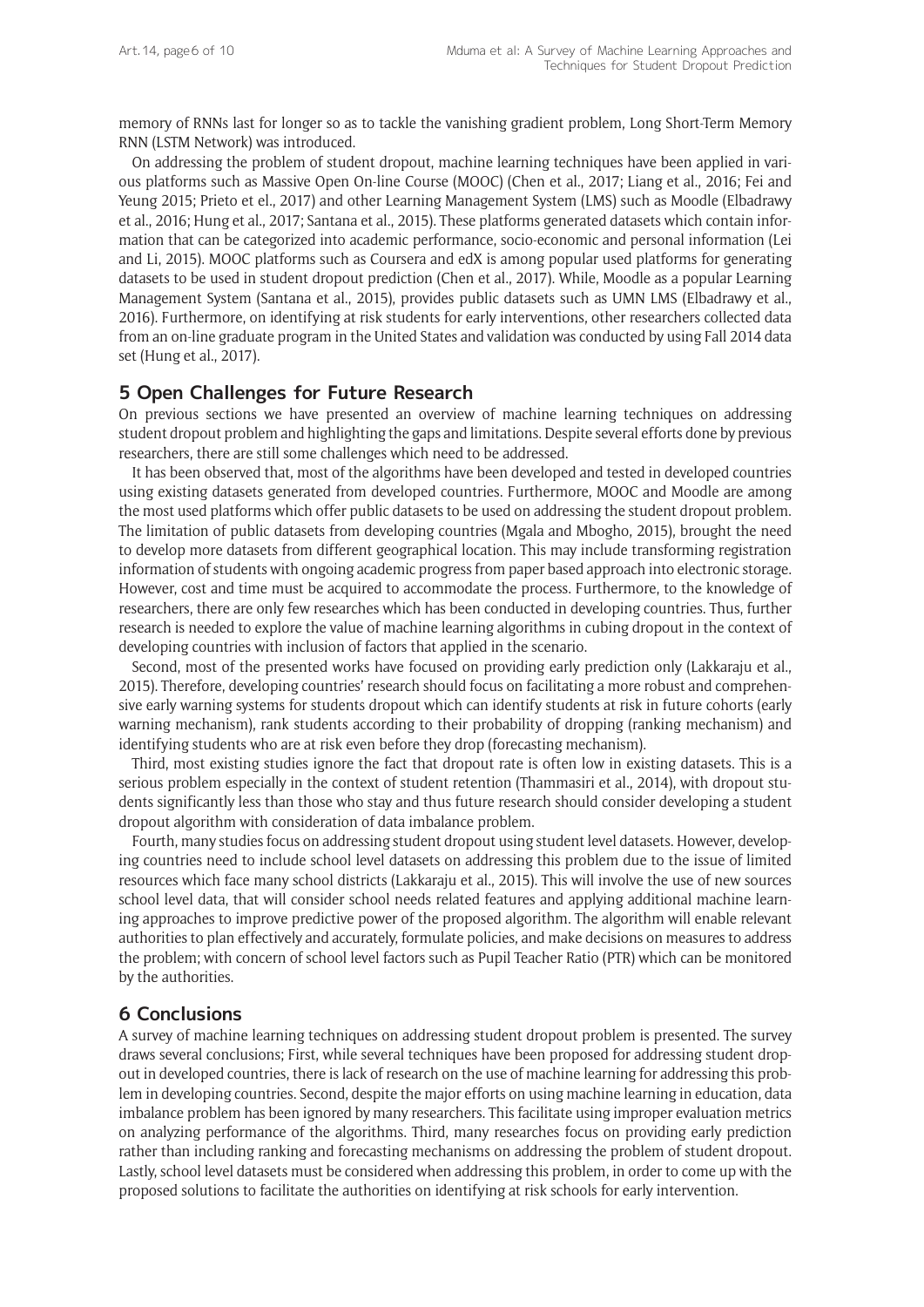### **Acknowledgements**

The authors would like to thank the African Development Bank (AfDB), Data for Local Impact (DLi) and Eagle Analytics company for supporting this study.

## **Competing Interests**

The authors have no competing interests to declare.

#### **References**

- **Adhatrao, K, Gaykar, A, Dhawan, A, Jha, R** and **Honrao, V.** 2013. Predicting Students' Performance Using Id3 and C4.5 Classification Algorithms. *International Journal of Data Mining and Knowledge Management Process*, 3(5): 39–52. DOI: <https://doi.org/10.5121/ijdkp.2013.3504>
- **Ameri, S.** 2015. *Survival Analysis Approach For Early Prediction Of Student Dropout*. PhD thesis, Wayne State University.
- **Ameri, S, Fard, MJ, Chinnam, RB** and **Reddy, CK.** 2016. Survival Analysis Based Framework for Early Prediction of Student Dropouts. In: *Proceedings of the 25th ACM International on Conference on Information and Knowledge Management (CIKM)*, 16: 903–912. New York, NY, USA: ACM. DOI: [https://doi.](https://doi.org/10.1145/2983323.2983351) [org/10.1145/2983323.2983351](https://doi.org/10.1145/2983323.2983351)
- **Arsad, PM, Buniyamin, N** and **Manan, J-lA.** 2013. A neural network students' performance prediction model (NNSPPM). *2013 IEEE International Conference on Smart Instrumentation, Measurement and Applications (ICSIMA),* (November): 1–5.
- **Aulck, L, Aras, R, Li, L, Heureux, CL, Lu, P** and **West, J.** 2017. STEM-ming the Tide: Predicting STEM attrition using student transcript data. In: *Proceedings of ACM Knowledge Discovery and Data Mining Conference*. Nova Scotia, Canada.
- **Aulck, L, Velagapudi, N, Blumenstock, J** and **West, J.** 2016. Predicting Student Dropout in Higher Education. In: *ICML Workshop on #Data4Good: Machine Learning in within the Open Polytechnic of New Zealand, relying Social Good Applications*. New York, NY, USA.
- Babu, AR. 2015. Comparative Analysis of Cascadeded Multilevel Inverter for Phase Disposition and Phase Shift Carrier PWM for Different Load. *Indian Journal of Science and Technology*, 8(April): 251–262. DOI: <https://doi.org/10.17485/ijst/2015/v8iS7/70151>
- **Bani, MJ** and **Haji, M.** 2017. College Student Retention: When Do We Losing Them? In: *Proceedings of the World Congress on Engineering and Computer Science*. Tehran, IRAN.
- **Beck, HP** and **Davidson, WD.** 2016. Establishing an Early Warning System: Predicting Low Grades in College Students from Survey of Academic Orientations … *Research in Higher Education*, 42(December 2001).
- **Brundage, A.** 2014. The use of early warning systems to promote success for all students.
- **Center for Digital Technology and Management.** 2015. The Future of Education Trend Report 2015. *Technical report*, Munich, Germany.
- **Chen, JF, Hsieh, HN** and **Do, QH.** 2014. Predicting student academic performance: A comparison of two meta-heuristic algorithms inspired by cuckoo birds for training neural networks. *Algorithms*, 7(4): 538–553. DOI: <https://doi.org/10.3390/a7040538>
- **Chen, Y, Chen, Q, Zhao, M, Boyer, S, Veeramachaneni, K** and **Qu, H.** 2017. DropoutSeer: Visualizing learning patterns in Massive Open Online Courses for dropout reasoning and prediction. *2016 IEEE Conference on Visual Analytics Science and Technology, VAST 2016 – Proceedings*, 111–120.
- **Deng, L** and **Yu, D.** 2014. Deep Learning: Methods and Applications. *Foundations and Trends® in Signal Processing*, 7(3–4): 197–387.
- **Durairaj, M** and **Vijitha, C.** 2014. Educational data mining for prediction of student performance using clustering algorithms. *International Journal of Computer Science and Information Technologies (IJCSIT)*, 5(4): 5987–5991.
- **Elbadrawy, A, Polyzou, A, Ren, Z, Sweeney, M, Karypis, G** and **Rangwala, H.** 2016. -okay-Predicting Student Performance Using Personalized Analytics. *Computer*, 49(4): 61–69. DOI: [https://doi.](https://doi.org/10.1109/MC.2016.119) [org/10.1109/MC.2016.119](https://doi.org/10.1109/MC.2016.119)
- **Erik, G.** 2014. Introduction to Supervised Learning.
- **Fei, M** and **Yeung, D-Y.** 2015. Temporal Models for Predicting Student Dropout in Massive Open Online Courses. *2015 IEEE International Conference on Data Mining Workshop (ICDMW)*, 256–263. DOI: [https://](https://doi.org/10.1109/ICDMW.2015.174) [doi.org/10.1109/ICDMW.2015.174](https://doi.org/10.1109/ICDMW.2015.174)
- **Gao, T.** 2015. *Hybrid classification approach of SMOTE and instance selection for imbalanced datasets*. PhD thesis, Iowa State University.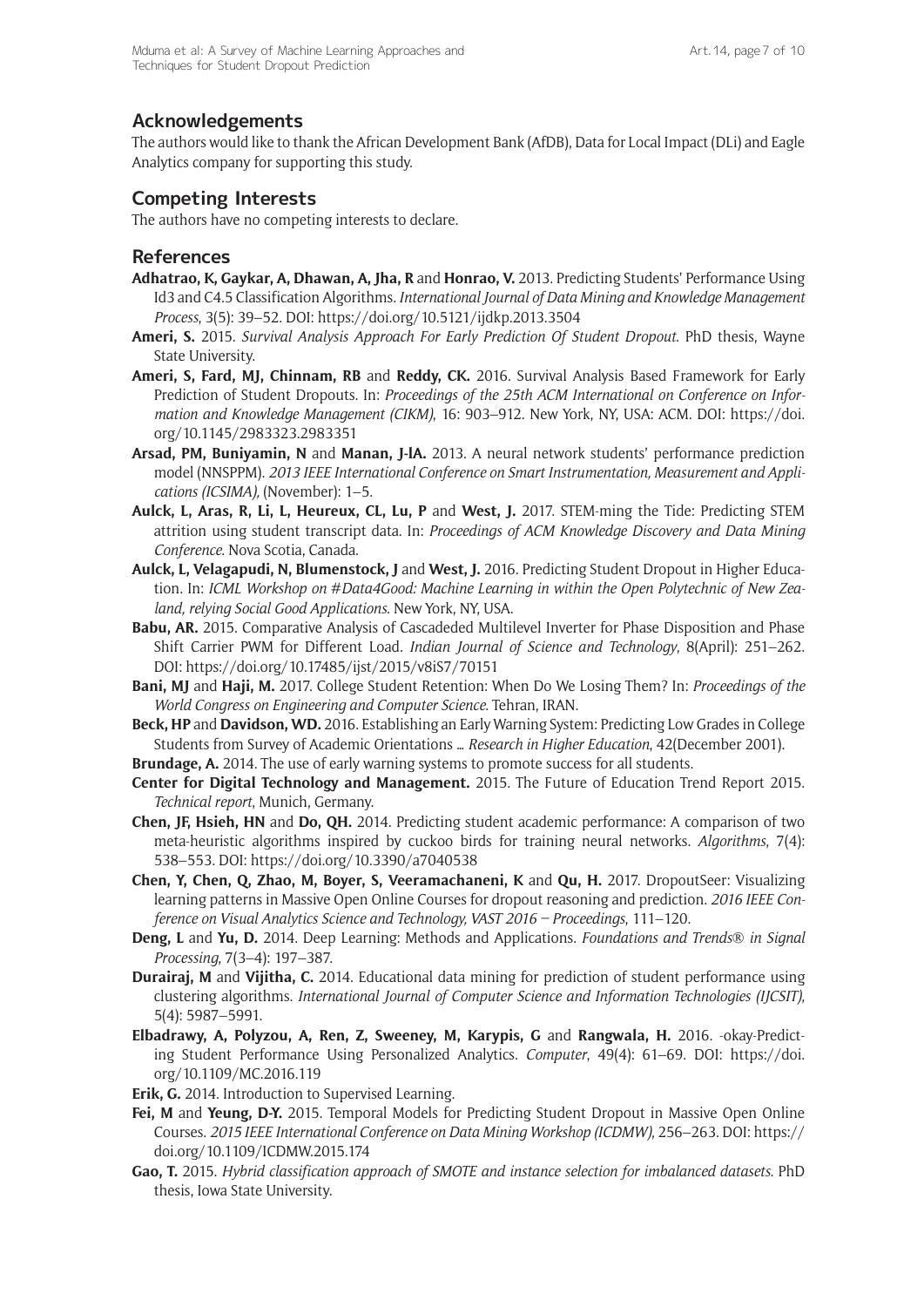- **Gray, G, McGuinness, C** and **Owende, P.** 2014. An application of classification models to predict learner progression in tertiary education. *2014 4th IEEE International Advance Computing Conference (IACC)*, 549–554. DOI:<https://doi.org/10.1109/IAdCC.2014.6779384>
- **Halland, R, Igel, C** and **Alstrup, S.** 2015. High-School Dropout Prediction Using Machine Learning: A Danish Large-scale Study. *ESANN 2015 proceedings, European Symposium on Artificial Neural Networks, Computational Intelligence and Machine Learning*, (April): 22–24.
- **Hu, Q** and **Rangwala, H.** 2017. Enriching Course-Specific Regression Models with Content Features for Grade Prediction. In: *Proceedings of ACM SIGKDD*. Nova Scotia, Canada. DOI: [https://doi.org/10.1109/](https://doi.org/10.1109/DSAA.2017.74) [DSAA.2017.74](https://doi.org/10.1109/DSAA.2017.74)
- **Hung, JL, Wang, MC, Wang, S, Abdelrasoul, M, Li, Y** and **He, W.** 2017. Identifying At-Risk Students for Early Interventions – A Time-Series Clustering Approach. *IEEE Transactions on Emerging Topics in Computing*, 5(1): 45–55. DOI: <https://doi.org/10.1109/TETC.2015.2504239>
- **Iam-On, N** and **Boongoen, T.** 2017. Generating descriptive model for student dropout: A review of clustering approach. *Human-centric Computing and Information Sciences*, 7(1): 1. DOI: [https://doi.org/10.1186/](https://doi.org/10.1186/s13673-016-0083-0) [s13673-016-0083-0](https://doi.org/10.1186/s13673-016-0083-0)
- **Iqbal, Z, Qadir, J, Mian, AN** and **Kamiran, F.** 2017. Machine Learning Based Student Grade Prediction: A Case Study.
- **Jordan, MI** and **Mitchell, TM.** 2015. Machine learning: Trends, perspectives, and prospects. *Science*, 349(6245): 255–260. DOI:<https://doi.org/10.1126/science.aaa8415>
- **Joseph, HR.** 2014. Promoting education: A state of the art machine learning framework for feedback and monitoring E-Learning impact. *2014 IEEE Global Humanitarian Technology Conference – South Asia Satellite, GHTC-SAS 2014*, 251–254. DOI:<https://doi.org/10.1109/GHTC-SAS.2014.6967592>
- **Kartal, OO.** 2015. *Using Survival Analysis to Investigate the Persistence of Students in an Introductory Information Technology Course at Metu*. PhD thesis, The Middle East Technical University.
- **Kotsiantis, SB.** 2012. Use of machine learning techniques for educational proposes: A decision support system for forecasting students' grades. *Artificial Intelligence Review*, 37(4): 331–344. DOI: [https://doi.](https://doi.org/10.1007/s10462-011-9234-x) [org/10.1007/s10462-011-9234-x](https://doi.org/10.1007/s10462-011-9234-x)
- **Kumar, M, Singh, AJ** and **Handa, D.** 2017. Literature Survey on Educational Dropout Prediction. *I.J. Education and Management Engineering*, 2(March): 8–19. DOI: <https://doi.org/10.5815/ijeme.2017.02.02>
- **Lakkaraju, H, Aguiar, E, Shan, C, Miller, D, Bhanpuri, N, Ghani, R** and **Addison, KL.** 2015. A Machine Learning Framework to Identify Students at Risk of Adverse Academic Outcomes. *KDD*, 1909–1918. DOI:<https://doi.org/10.1145/2783258.2788620>
- **Lan, AS, Studer, C** and **Baraniuk, RG.** 2014. Time-varying Learning and Content Analytics via Sparse Factor Analysis. In: *KDD'14 ACM*. New York, USA. DOI:<https://doi.org/10.1145/2623330.2623631>
- **Latif, A, Choudhary, AI** and **Hammayun, AA.** 2015. Economic Effects of Student Dropouts: A Comparative Study. *Journal of Global Economics*, 03(02): 2–5.
- **Lee, K.** 2017. Large-Scale and Interpretable Collaborative Filtering for Educational Data.
- **Lei, C** and **Li, KF.** 2015. Academic Performance Predictors. In: *Proceedings IEEE 29th International Conference on Advanced Information Networking and Applications Workshops, WAINA 2015*. DOI: [https://](https://doi.org/10.1109/WAINA.2015.114) [doi.org/10.1109/WAINA.2015.114](https://doi.org/10.1109/WAINA.2015.114)
- **Li, Y, Wang, J, Ye, J** and **Reddy, CK.** 2016. A Multi-Task Learning Formulation for Survival Analysis. *Proceedings of the 22nd ACM SIGKDD International Conference on Knowledge Discovery and Data Mining – KDD'16*, 1715–1724. DOI: <https://doi.org/10.1145/2939672.2939857>
- **Liang, J, Li, C** and **Zheng, L.** 2016. Machine learning application in MOOCs: Dropout prediction. *ICCSE 2016 – 11th International Conference on Computer Science and Education (ICCSE)*, 52–57.
- **Lin, WJ** and **Chen, JJ.** 2013. Class-imbalanced classifiers for high-dimensional data. *Briefings in Bioinformatics*, 14(1): 13–26. DOI: <https://doi.org/10.1093/bib/bbs006>
- **Longadge, R, Dongre, SS** and **Malik, L.** 2013. Class imbalance problem in data mining: Review. *International Journal of Computer Science and Network*, 2(1): 83–87.
- **López, V, Fernández, A, García, S, Palade, V** and **Herrera, F.** 2013. An insight into classification with imbalanced data: Empirical results and current trends on using data intrinsic characteristics. *Information Sciences*, 250: 113–141. DOI: <https://doi.org/10.1016/j.ins.2013.07.007>
- **Mgala, M.** 2016. *Investigating Prediction Modelling of Academic Performance for Students in Rural Schools in Kenya*. PhD thesis, University of Cape Town.
- **Mgala, M** and **Mbogho, A.** 2015. Data-driven Intervention-level Prediction Modeling for Academic Performance. *Proceedings of the Seventh International Conference on Information and Communication Technologies and Development*, 2: 1–8. DOI:<https://doi.org/10.1145/2737856.2738012>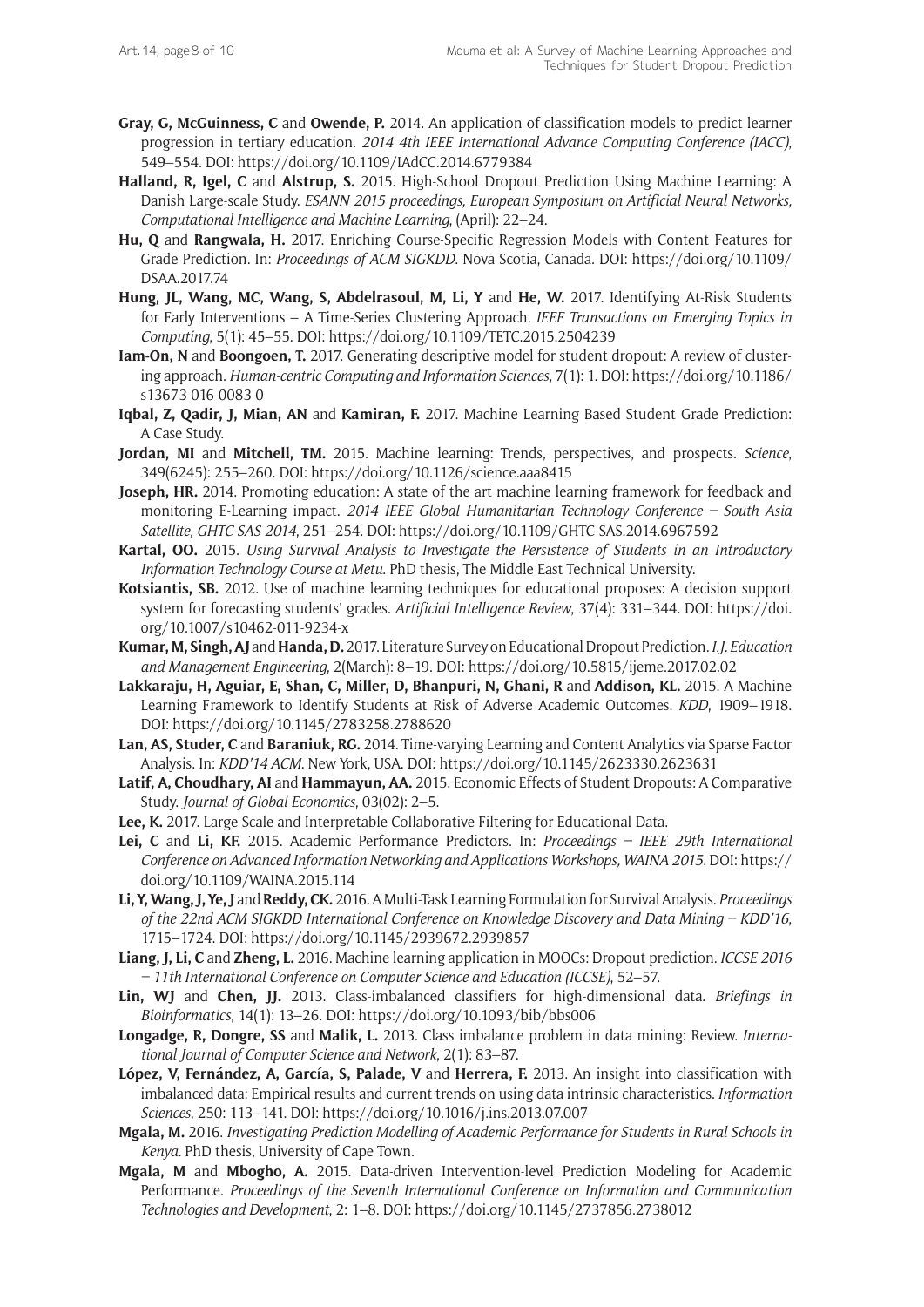- **Młynarska, E, Greene, D** and **Cunningham, P.** 2016. Time series clustering of Moodle activity data. *CEUR Workshop Proceedings*, 1751: 104–115.
- **Mosha, D.** 2014. *Assessment of Factors behind Dropout in Secondary Schools in Tanzania. A Case of Meru District in Tanzania*. PhD thesis, Open University of Tanzania.
- **Mun, S, Shin, M, Shon, S, Kim, W, Han, D** and **Ko, H.** 2017. DNN transfer learning based non-linear feature extraction for acoustic event classification. *IEICE Transactions on Information and Systems*, E100D(9): 1–4. DOI:<https://doi.org/10.1587/transinf.2017EDL8048>
- **Natek, S** and **Zwilling, M.** 2014. Expert Systems with Applications Student data mining solution knowledge management system related to higher education institutions. *Expert Systems with Applications*, 41: 6400–6407. DOI:<https://doi.org/10.1016/j.eswa.2014.04.024>
- **Nunn, S, Avella, JT, Kanai, T** and **Kebritchi, M.** 2016. Learning Analytics Methods, Benefits, and Challenges in Higher Education: A Systematic Literature Review. *Online Learning*, 20(2): 13–29. DOI: [https://doi.](https://doi.org/10.24059/olj.v20i2.790) [org/10.24059/olj.v20i2.790](https://doi.org/10.24059/olj.v20i2.790)
- **Patron, R.** 2014. Early school dropouts in developing countries: An equity issue? The Uruguayan case. *University of Uruguay*, P13.
- **Pernkopf, F, Peharz, R** and **Tschiatschek, S.** 2013. *Introduction to Probabilistic Graphical Models Introduction*. Graz, Austria.
- **Poh, N** and **Smythe, I.** 2015. To what extend can we predict students' performance? A case study in colleges in South Africa. *IEEE SSCI 2014–2014 IEEE Symposium Series on Computational Intelligence – CIDM 2014: 2014 IEEE Symposium on Computational Intelligence and Data Mining, Proceedings*, 416–421.
- **President's Office and Government, Regional Administration and Local.** 2016. Pre-Primary, Primary and Secondary Education Statistics in Brief 2016 The United Republic of Tanzania President's Office Regional Administration and Local Government. *Technical report*.
- **Prieto, LP, Rodríguez-Triana, MJ, Kusmin, M** and **Laanpere, M.** 2017. Smart school multimodal dataset and challenges. *CEUR Workshop Proceedings*, 1828: 53–59.
- **Rakesh, A, Christoforaki, M, Gollapudi, S, Kannan, A, Kenthapad, K** and **Swaminathan, A.** 2014. Mining Videos from the Web for Electronic Textbooks. *Microsoft Research*.
- **Ramachandra, V** and **Way, K.** 2018. Deep Learning for Causal Inference.
- **Rovira, S, Puertas, E** and **Igual, L.** 2017. Data-driven system to predict academic grades and dropout. *PLOS ONE*, 12(2): 1–21. DOI:<https://doi.org/10.1371/journal.pone.0171207>
- **Sales, A, Balby, L** and **Cajueiro, A.** 2016. Exploiting Academic Records for Predicting Student Drop Out: a case study in Brazilian higher education. *Journal of Information and Data Management*, 7(2): 166–180.
- **Santana, MA, Costa, EB, Neto, BFS, Silva, ICL** and **Rego, JBA.** 2015. A predictive model for identifying students with dropout profiles in online courses. *CEUR Workshop Proceedings*, 1446.
- **Sathya, R** and **Abraham, A.** 2013. Comparison of Supervised and Unsupervised Learning Algorithms for Pattern Classification. *International Journal of Advanced Research in Artificial Intelligence*, 2(2): 34–38. DOI: <https://doi.org/10.14569/IJARAI.2013.020206>
- **Shahidul, SM** and **Karim, AHMZ.** 2015. Factors contributing to school dropout among the girls: a review of literature. *European Journal of Research and Reflection in Educational Sciences*, 3(2): 25–36.
- **Shahiri, AM, Husain, W** and **Rashid, NA.** 2015. A Review on Predicting Student's Performance Using Data Mining Techniques. *Procedia Computer Science*, 72: 414–422. DOI: [https://doi.org/10.1016/j.](https://doi.org/10.1016/j.procs.2015.12.157) [procs.2015.12.157](https://doi.org/10.1016/j.procs.2015.12.157)
- **TAMISEMI.** 2004. The United Republic of Tanzania Ministry of Education and Culture. 2004–2009.
- **Thammasiri, D, Delen, D, Meesad, P** and **Kasap, N.** 2014. A critical assessment of imbalanced class distribution problem: The case of predicting freshmen student attrition. *Expert Systems with Applications*, 41(2): 321–330. DOI: <https://doi.org/10.1016/j.eswa.2013.07.046>
- **UNESCO.** 2011. UNESCO Global Partnership for Girls' and Women's Education- One Year On.
- **US Department of Education.** 2016. Definition of Early Warning Systems Research on Early Warning Systems Issue Brief: Early Warning Systems. *Technical Report* September.
- **Wang, P, Li, Y** and **Reddy, CK.** 2017a. Machine Learning for Survival Analysis: A Survey. *ACM Comput. Surv. Article*, 1(1): 38.
- **Wang, W, Yu, H** and **Miao, C.** 2017b. Deep Model for Dropout Prediction in MOOCs. *Proceedings of the 2nd International Conference on Crowd Science and Engineering – ICCSE'17*, 26–32. DOI: [https://doi.](https://doi.org/10.1145/3126973.3126990) [org/10.1145/3126973.3126990](https://doi.org/10.1145/3126973.3126990)
- **Waters, AE, Studer, C** and **Baraniuk, RG.** 2014. Sparse Factor Analysis for Learning and Content Analytics. *Journal of Machine Learning Research*, 15: 1959–2008.